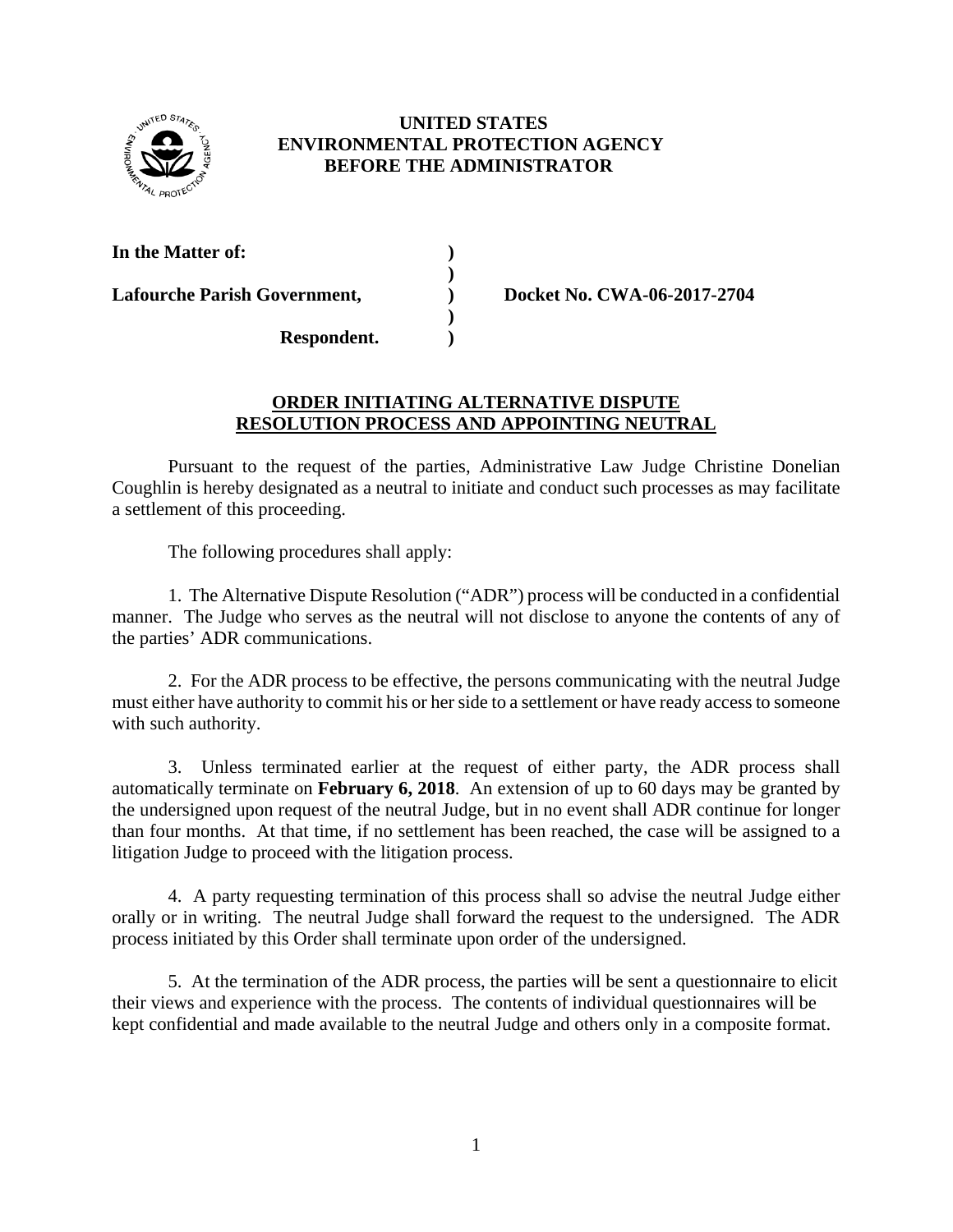

Dated: December 8, 2017 Washington, D.C.